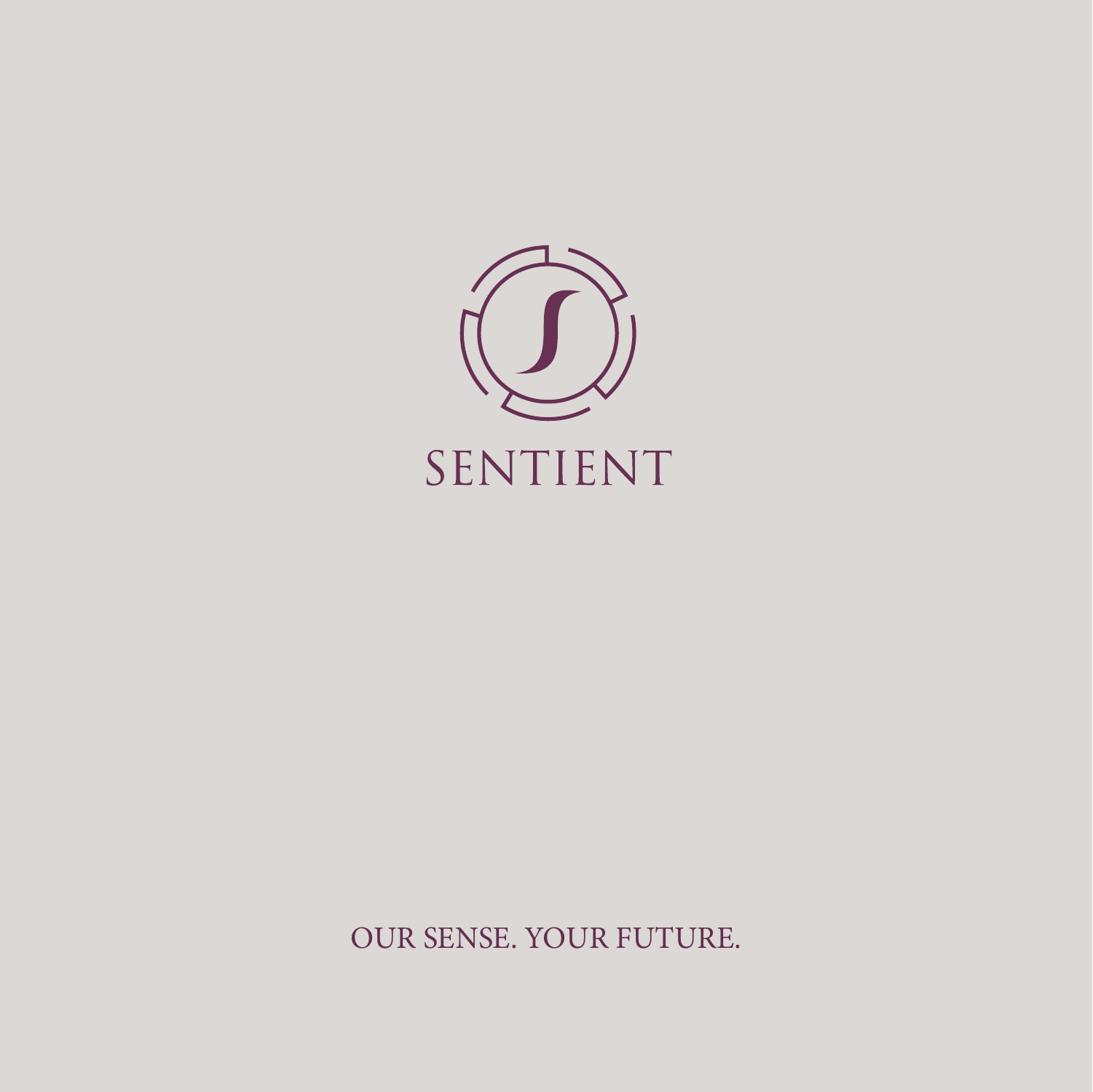*The information contained within this publication is for guidance purposes only. It does not amount to, nor should it be construed as, any form of professional tax, VAT or legal advice.*

*© Sentient International Limited*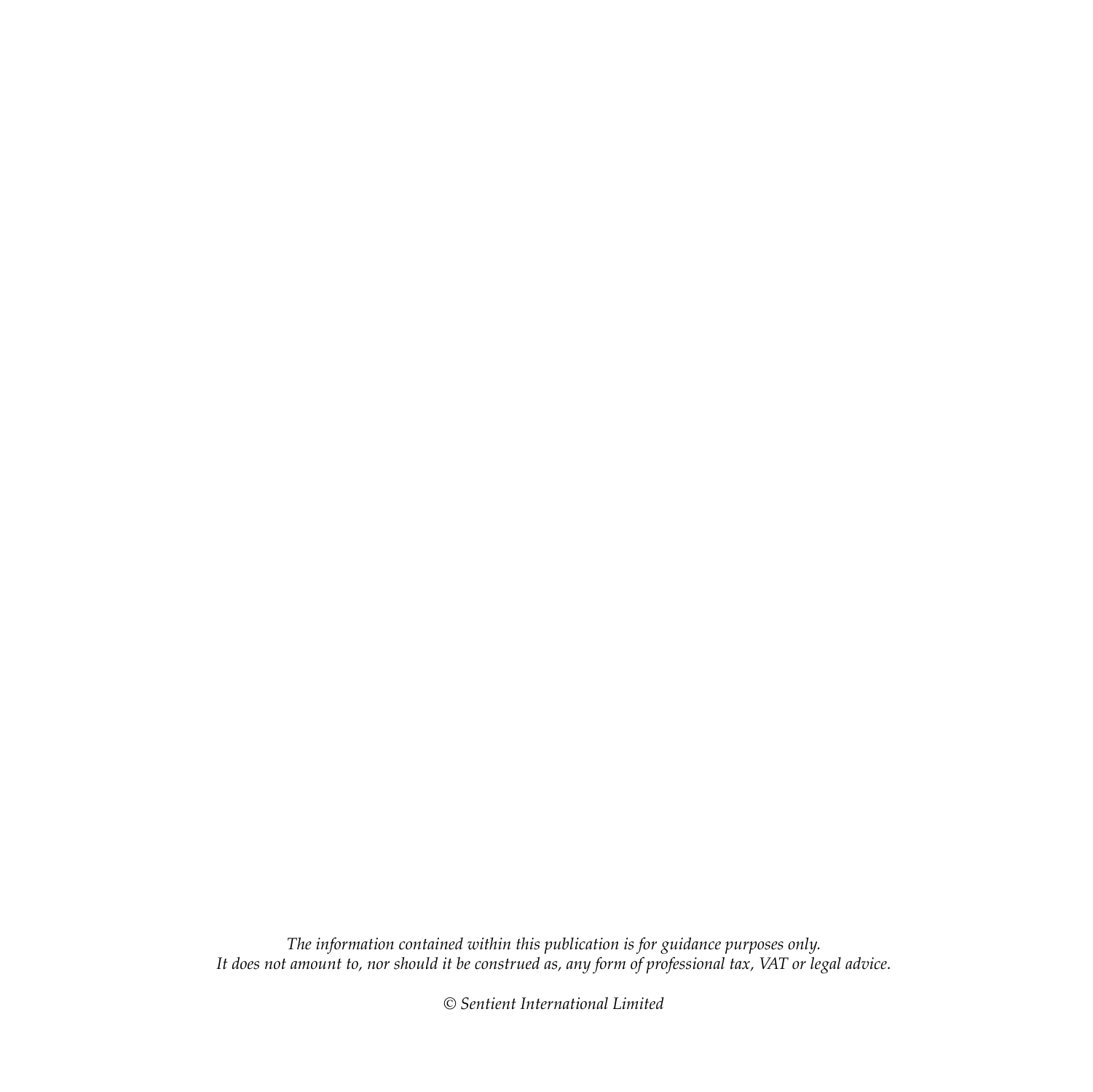

**With a heritage going back over 35 years, we have become recognised for our depth of knowledge and experience and have gained a reputation for offering market leading, bespoke international business solutions.**

**Not only do we offer a wide range of services that are efficient, flexible and cost effective, our team of experienced professionals offer complete in-house expertise in a number of niche industry sectors.**

**Whether you require guidance on the best solution to meet a specific set of objectives, assistance with corporate structuring, direction in choosing the most effective jurisdiction for a particular transaction, or support with the ongoing management and administration of a structure; we can help.**

**With a comprehensive range of services, from full service development through to back office functionality, our clients know that they are in the hands of a professional and reliable service provider.**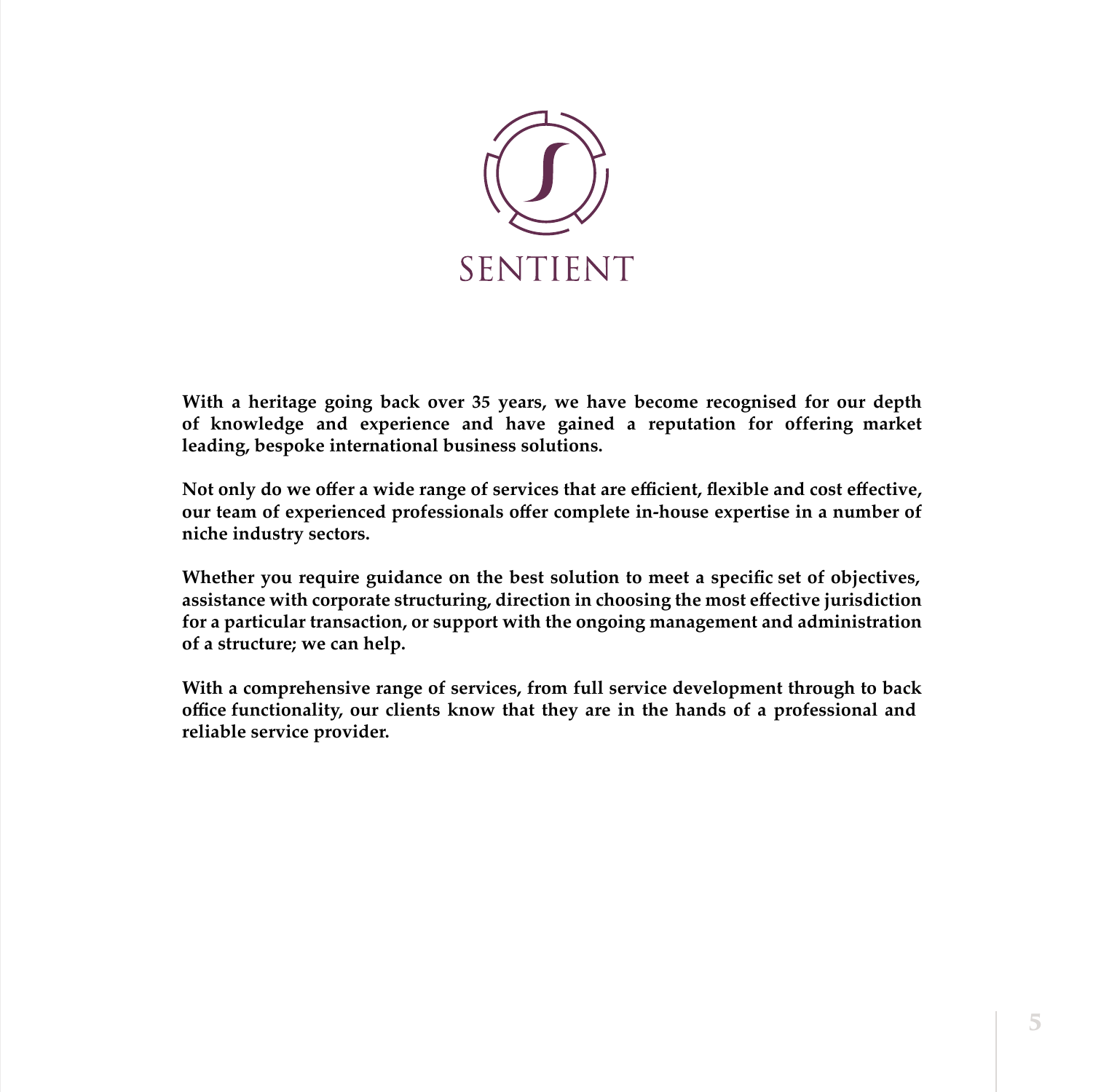### FINDING THE RIGHT SOLUTION FOR OUR CLIENTS IS A MISSION WITHOUT BOUNDARIES

Where there is a global client base, there is a need for global solutions. With offices in strategically placed jurisdictions, we provide a cohesive service to our clients irrespective of where they are resident, domiciled or doing business.

We also recognise that every client is different, resulting in the need to be able to develop and manage bespoke, multi-jurisdictional structures. Committed to delivering value to our clients, our independence as a service provider means that we are also able to offer them flexibility as well as quick decision making.

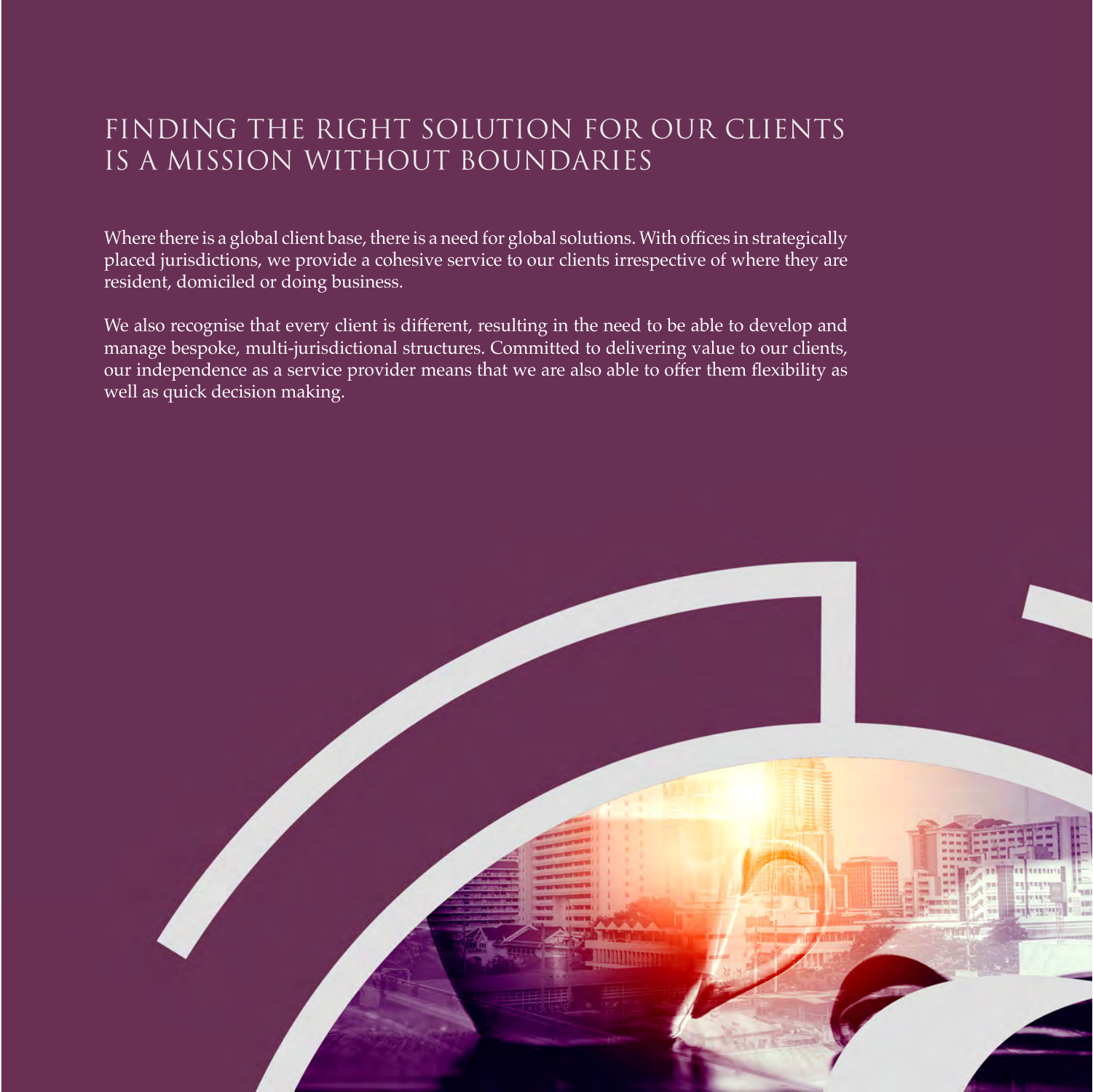## AVIATION

### BESPOKE OWNERSHIP SOLUTIONS FOR PRIVATE & CORPORATE AIRCRAFT

Owning and operating an aircraft requires significant attention to a number of considerations.

Providing bespoke corporate structures for effective ownership and operation, we work with owners and their family offices, advisors and aircraft managers to ensure that the necessary administrative and operational support is in place.

With continual changes to legislation, health and safety standards and operational requirements, it has never been more important to stay up to date with new industry developments. We work closely with our network of industry professionals to ensure that all of the ownership structures we establish are fit for purpose, remain compliant and are managed effectively and efficiently.

Tailored to their individual objectives and usage requirements, our solutions leave clients free to fly, assured that their asset is in safe hands.

Bespoke Ownership Structures for Aircraft & Helicopters | International Aircraft Registration AOC Consultancy | Crewing & Payroll Services | VAT Registration, Administration & Compliance Bookkeeping & Accounting | Tax Compliance | Coordination of Legal, Tax and VAT Advisory Services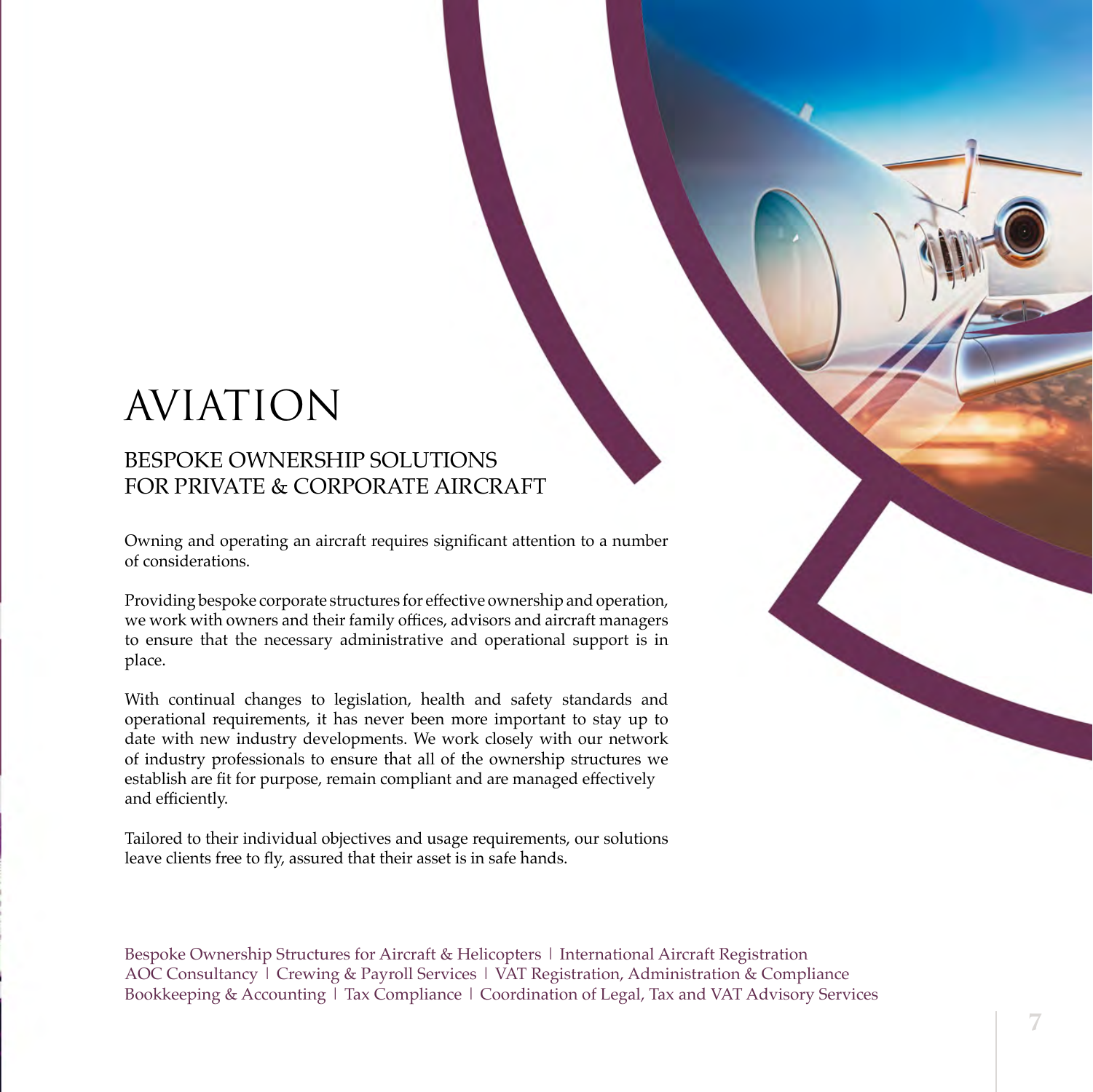# CORPORATE

### TAILORED SOLUTIONS THAT ARE FIT FOR PURPOSE AND YIELD SUCCESS

Corporate entities have long played an important role in effective financial planning. However, choosing the most suitable entity type in the most appropriate jurisdiction can be a complex process, and getting it wrong can significantly impact the success of a structure, immediately and/or in the future.

As a long established corporate and trust service provider, we have extensive knowledge and experience in the establishment of a range of corporate structures. We understand that implementation is key to the success of any form of tax planning and to this end, we work closely with professionals to provide a structure that is fit for purpose and yields success.

Whether to provide privacy, trade, or for the purpose of philanthropy, succession planning, wealth preservation or holding investments, we ensure that we have a full understanding of the rationale behind every client's requirements before assisting them with the development and establishment of a tailored solution.

International Company Formation & Administration | Hybrid Structures | General Partnerships Statutory Services | HR Administration & Payroll | VAT Registration, Administration & Compliance Bookkeeping & Accounting | Tax Compliance | Coordination of Legal, Tax and VAT Advisory Services

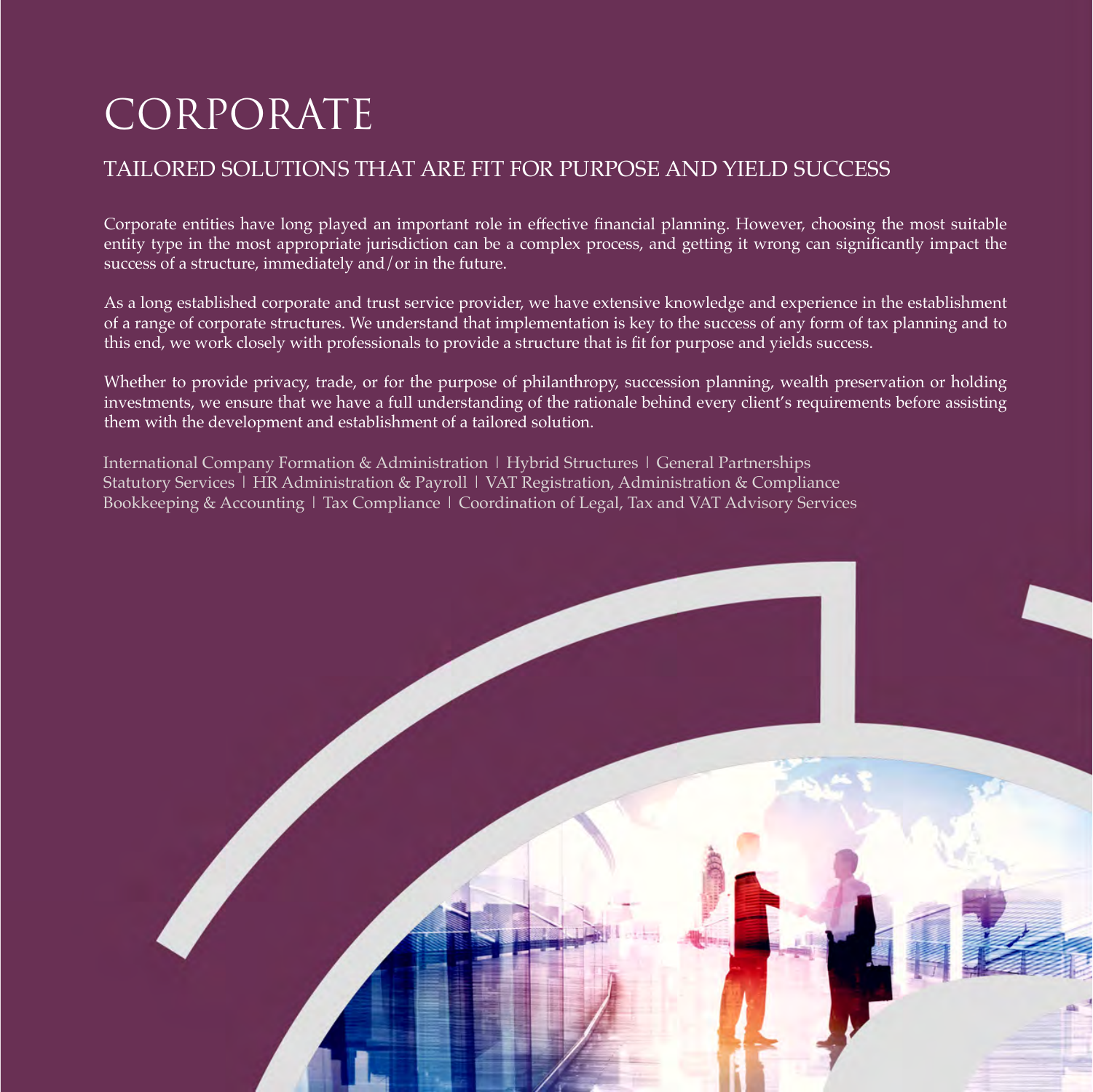# FINTECH

### STRUCTURING TAX & IP OPPORTUNITIES FOR A COMPLEX AND EVER EVOLVING INNOVATIVE INDUSTRY

Technological innovation in the Fintech industry is constantly growing and with an ever increasing pace of change, the need for businesses to be able to turn to experts with the right knowledge and understanding of the multitude of regulatory regimes and jurisdictional practises, is becoming an absolute necessity.

With offices in fintech friendly jurisdictions, we work with individuals to set up new businesses and organisations, to raise funds, create value and to manage their infrastructure in radically new ways.

Whether starting a business or developing a pre-existing entity in the Fintech arena, we can assist with the development and implementation of strategies and help clients to navigate the complex legal and regulatory environment, whilst benefitting from and optimising relevant corporate structuring, tax and IP opportunities.

ICO & Cryptocurrency Structures | Blockchain Consultancy | Intellectual Property Structures Corporate Governance | VAT Registration, Administration & Compliance | VFA Agent Assistance Bookkeeping & Accounting | Tax Compliance | Coordination of Legal, Tax and VAT Advisory Services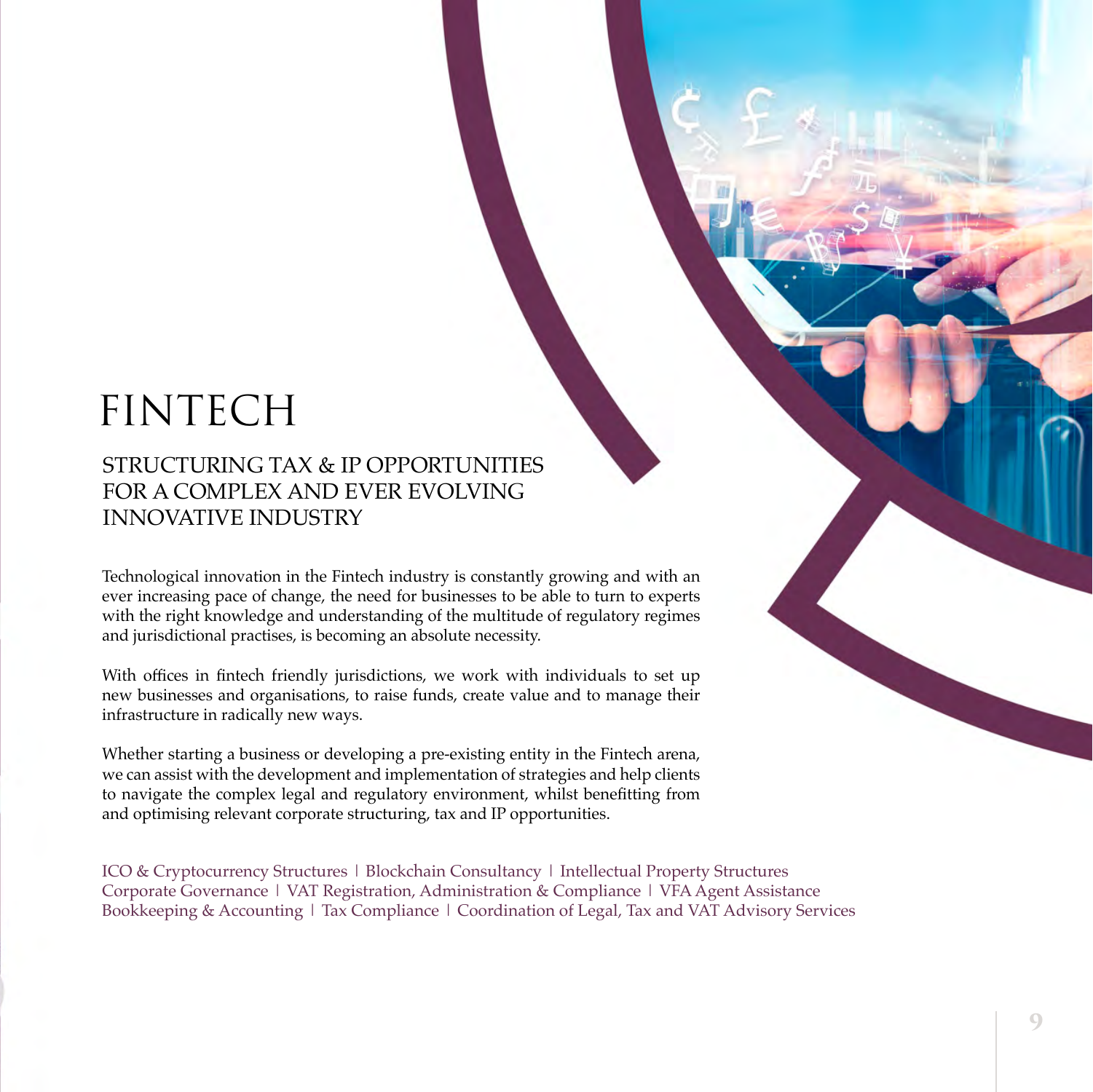# NATURAL RESOURCES

### EFFECTIVE & COMPLIANT SOLUTIONS FOR THE MINING, OIL, GAS & RENEWABLE ENERGY INDUSTRIES

Working in the natural resources sector brings with it a vast number of complexities, including: cross border transactions, regulatory compliance, health and safety matters, environmental management, business risks and project management.

For some years we have served an array of clients in this sector, from geologists providing consultancy services, owners of land for exploration, those supplying and provisioning plant and equipment, to those involved in the logistics and transportation of oil and gas. As a result, we have developed a good understanding of the market conditions and regulatory requirements with which these clients must contend.

We can relieve clients of some of the pressures connected to the structuring and management of these types of businesses, assisting them with the development, establishment and ongoing administration of tax effective corporate structures as well as providing a full suite of back office support services, tailored to a level they require.

Corporate Structuring | Statutory Services | Corporate Governance | HR Administration & Payroll Services VAT Registration, Administration & Compliance | Bookkeeping & Accounting | Tax Compliance Coordination of Legal, Tax and VAT Advisory Services

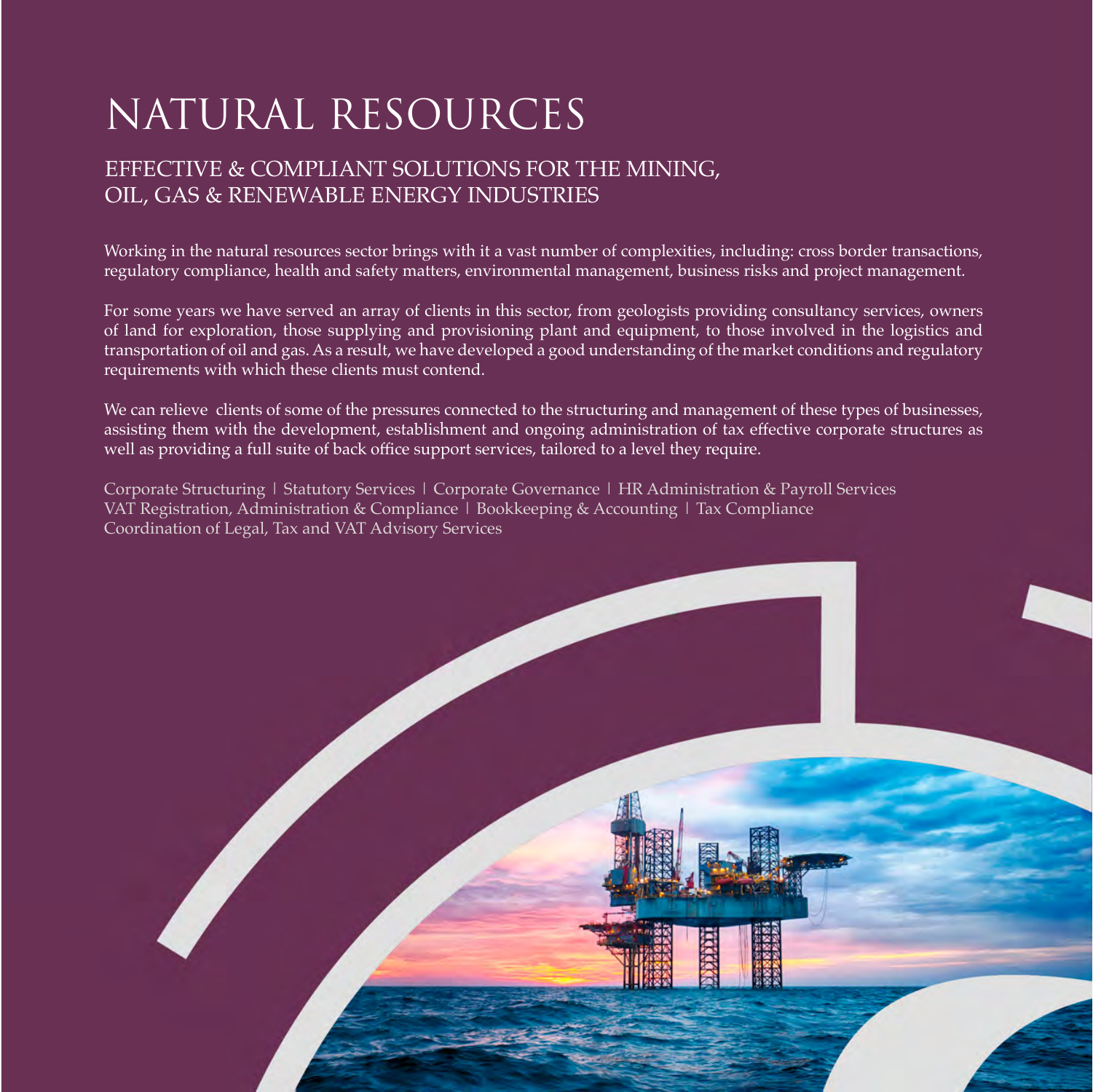## PROPERTY

### EFFECTIVE STRUCTURING WHICH IDENTIFIES & MAXIMISES PROPERTY DEVELOPMENT OPPORTUNITIES

Investing in UK commercial real estate is becoming ever more complex. However, obtaining the appropriate professional advice and engaging the right service provider for structuring can provide a tax effective solution for foreign investors in UK commercial property.

Over the years we have implemented a variety of property solutions, every one different in complexity but each designed to meet the individual objectives and requirements of the client.

With a wealth of experience and understanding in the acquisition, maintenance, redevelopment and sale of a broad range of property types, we look to identify and maximise property development opportunities and to provide clients with a tailored solution complemented by a full suite of administration and back office support services.

Tax-Efficient Property Ownership Structures | Acquisition & Sale of Residential and Commercial Properties Project Management | Property Maintenance & Operations | Non-Resident Landlord Scheme Registration VAT Registration, Administration & Compliance | Bookkeeping & Accounting | Tax Compliance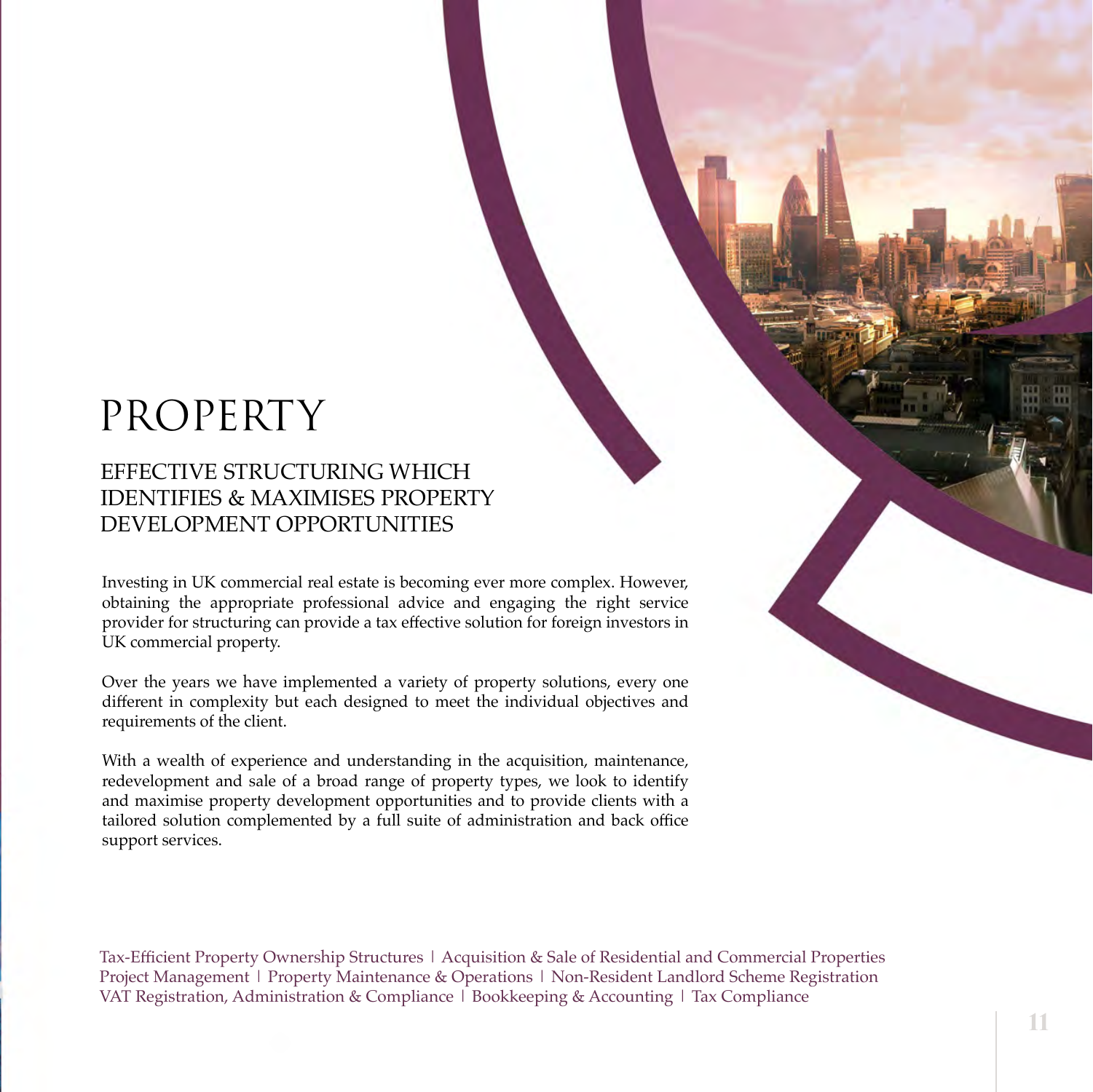# SHIPPING

### ROBUST & EFFICIENT SOLUTIONS FOR SHIP OWNERS AND THEIR INTERNATIONAL OPERATIONS

Owning a vessel, whether a commercial ship or a superyacht, requires careful planning and significant attention to key factors.

Having worked within the maritime industry for a number of years, we recognise the corporate, crewing, administration and financial requirements of a shipping company and can assist owners and their advisors in the set-up of an appropriate vehicle, in an appropriate jurisdiction, which works to meet their objectives.

With an international network of reputable industry contacts, including international maritime lawyers and consultants, ship registries, ship management firms, financiers and insurance brokers - we can support owners in the journey from purchase and structuring, through to management and ongoing operation.

Bespoke Ownership Structures | Ship Registration | Flag Administration | Finance & Insurance Facilitation Crewing & Payroll Services | Representative Person Services | Assistance with Technical Management VAT Registration, Administration & Compliance | Bookkeeping & Accounting | Tax Compliance

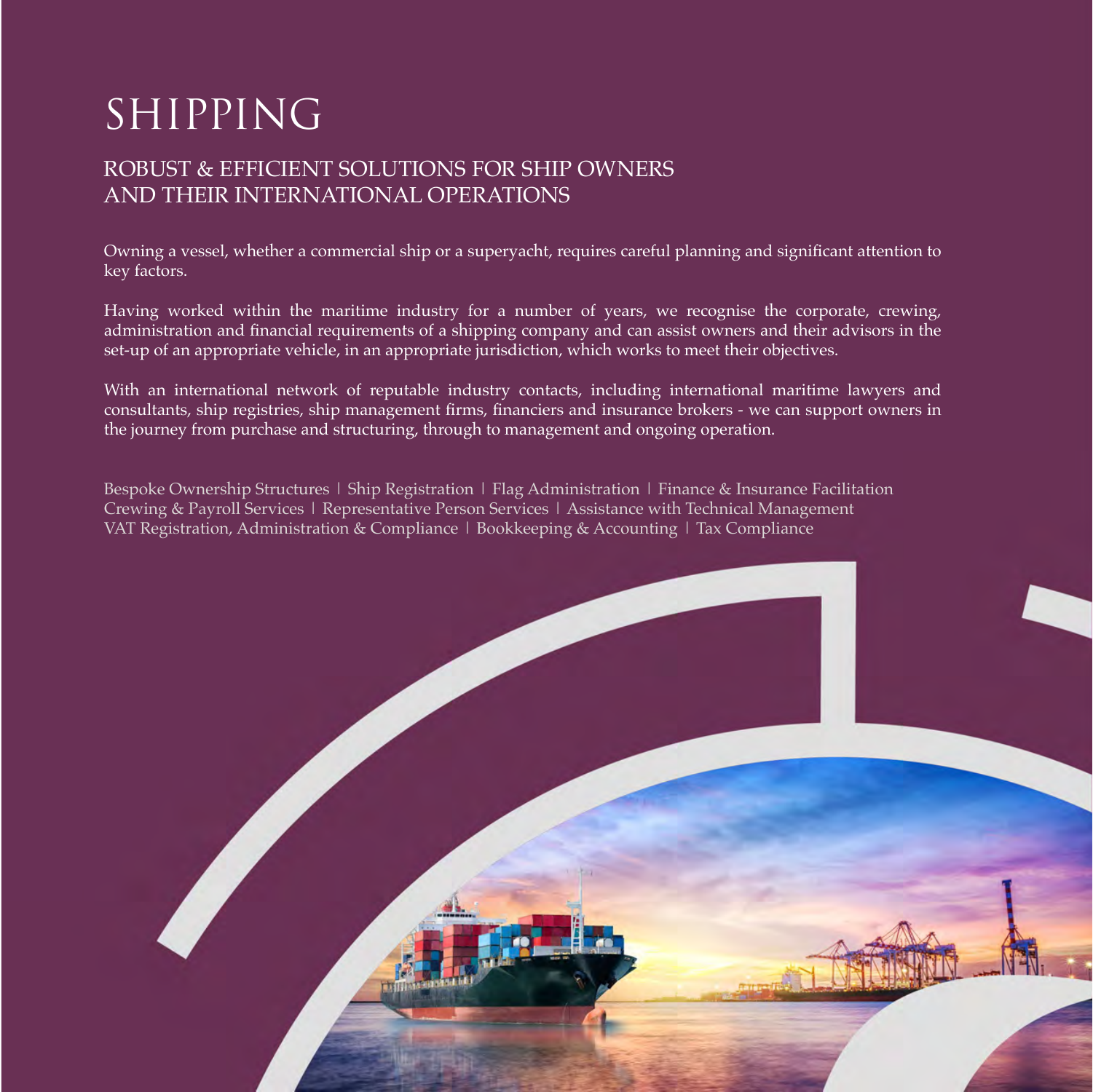## TRUST & FIDUCIARY

### EFFECTIVE STRUCTURES THAT REFLECT INTENTIONS, MEET OBJECTIVES AND PROTECT WHAT MATTERS MOST

Wealth can be a reward, a privilege, or the result of good fortune. It can also cause problems - there are plenty of ways to lose it, waste it, it can spoil lives and even split families.

The prudent and sophisticated take care of their wealth. Using a vehicle such as a Trust or a Foundation can offer a number of benefits - they can afford clients the ability to protect it from outsiders, invest it wisely, prevent it from bringing family problems or direct its management and distribution, even after death.

Whether for the purpose of succession planning, protecting assets, managing forced heirship rules, preserving family wealth, navigating tax and regulatory issues or planning for the future of a family or business – our fiduciary knowledge and experience means that we can quickly identify the most appropriate structure and deliver a solution that is best suited to your needs, protecting what you care about and in the way that you desire.

Trust Establishment | Provision of Trustees | Trust Deed Assistance Foundation Formation | Statutory Services | Bookkeeping & Accounting Tax Compliance | Coordination of Legal, Tax & VAT Advisory Services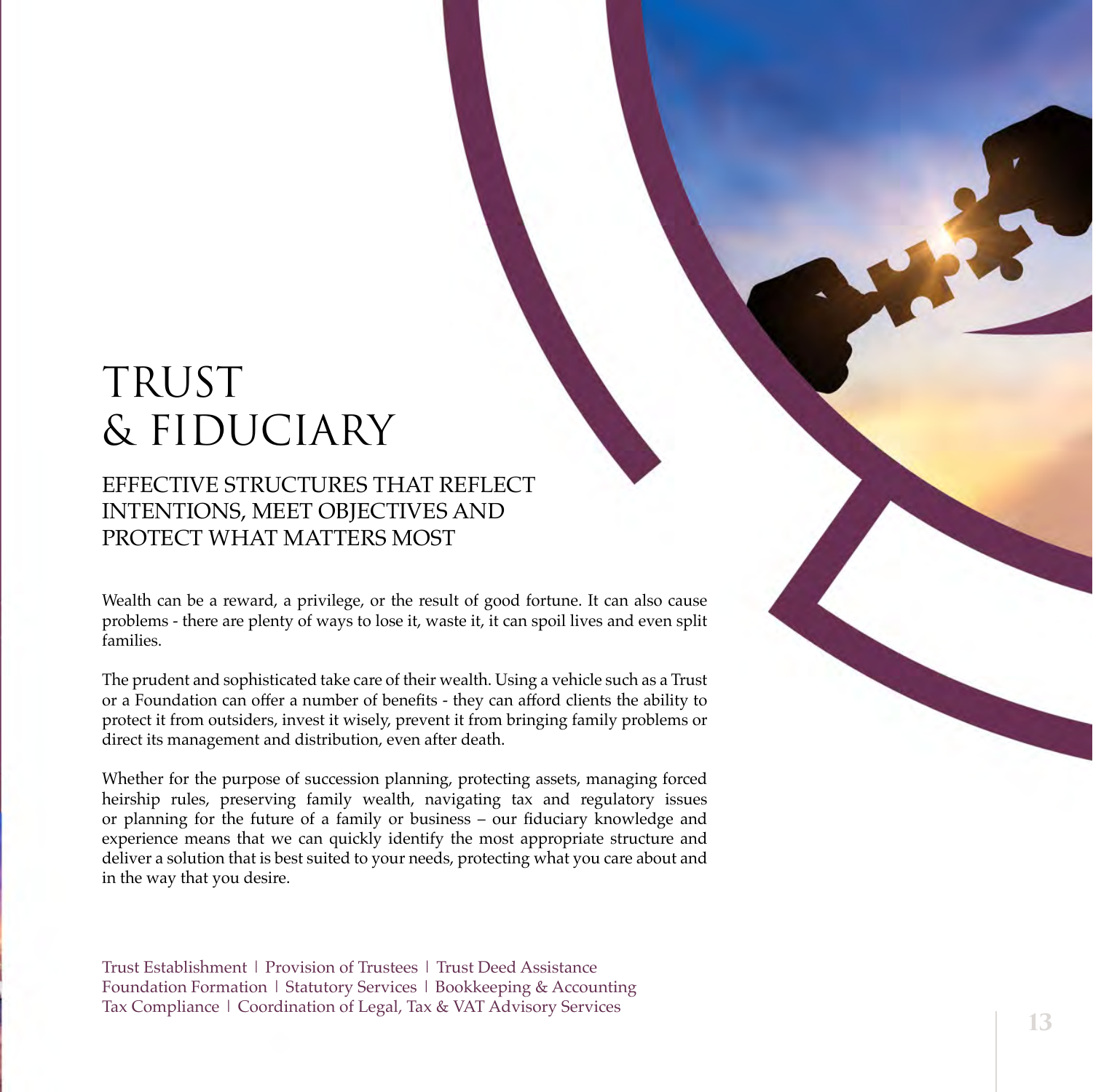# YACHTING

### BESPOKE SOLUTIONS IN WHICH SAFE CUSTODY, EFFECTIVE MANAGEMENT & COMPLIANCE REMAIN PRIORITY

Owning and operating a yacht can be complex. With a comprehensive understanding of the industry, we can assist owners and their representatives in understanding the diverse requirements associated with the ownership, registration and management of a vessel, whether being used on a commercial or private basis.

Giving significant consideration to how and where an owner plans to use their vessel, we will ascertain whether there is any tax or VAT exposure and whether the asset intends to generate income, whereby tailored tax planning could offer any fiscal benefits and/or minimise liabilities. With a global reach, we can also offer multi-jurisdictional registration and assist with a vessel's ongoing flag state requirements as well as its regulatory, technical and administrative upkeep.

With a continually changing legislative and regulatory landscape, we understand the importance of staying abreast of new developments to ensure that the vessels under our management remain compliant, whilst leaving the owners free to enjoy their asset, confident that its safe custody and effective management remains a priority.

Bespoke Yacht Ownership Structures | Statutory Services | Vessel Sales & Acquisition | Charter Licenses International Yacht Registration & Flag Administration | VAT Registration, Administration & Compliance Bookkeeping & Accounting | Tax Compliance | Crewing & Payroll Services

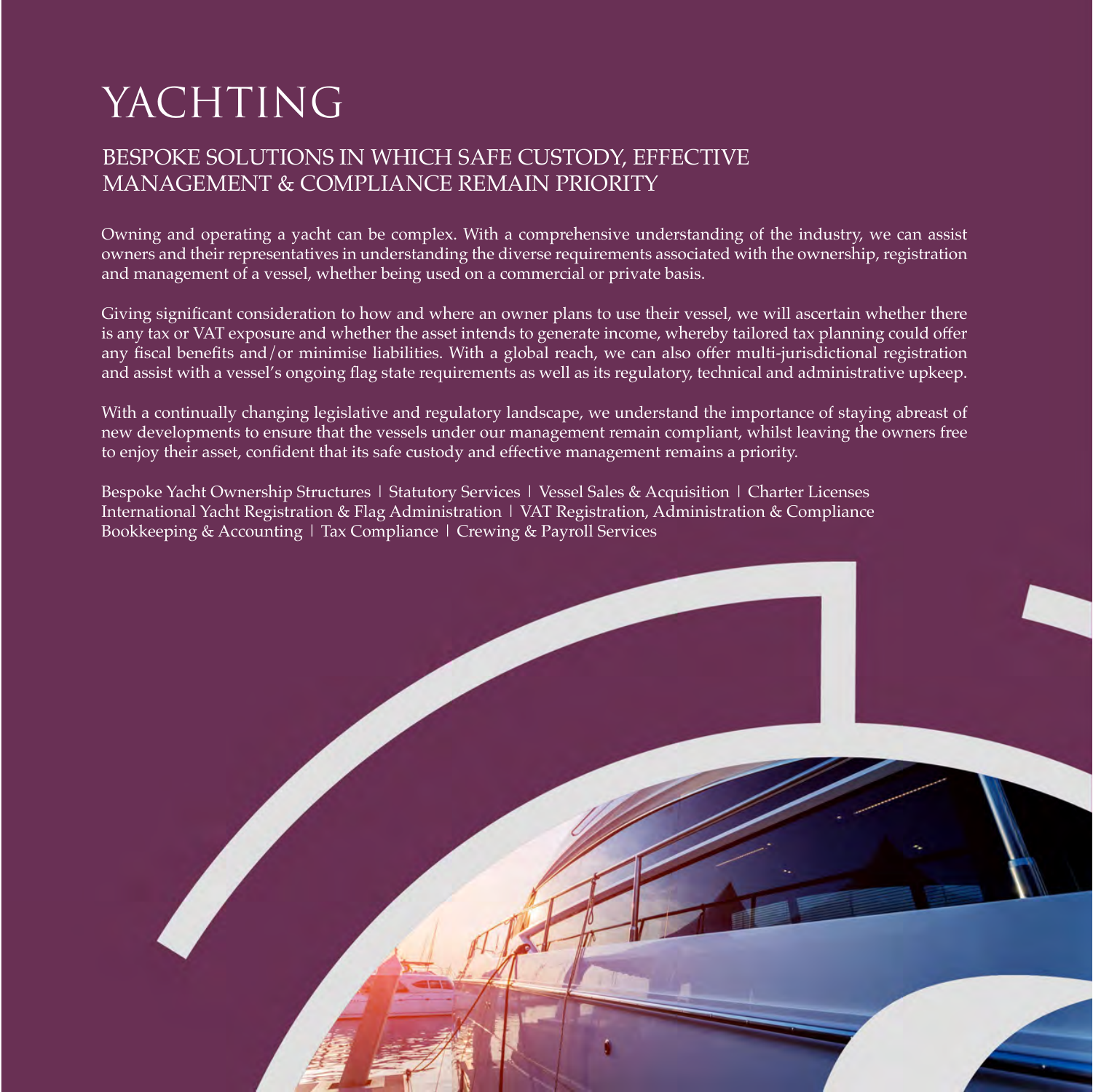# OUR OFFICES

### A WORLDWIDE CLIENT BASE REQUIRES GLOBAL SOLUTIONS AND AN INTERNATIONAL PRESENCE



#### **ISLE OF MAN**

Suite 3, 1st Floor, The Jet Centre, Isle of Man Airport, Isle of Man, IM9 2RJ Registered in the Isle of Man, No. 026131C Directors: P. Murtagh, J. Byrne, P. Hassall *Licensed by the Isle of Man Financial Services Authority*

#### **MALTA**

Bohemia Business Hub, 148 Independence Avenue, Mosta, MST 9024, Malta Registered in Malta, No. C89239 Directors: P. Murtagh, P. Hassall, S. Hague *Authorised to act as a Company Service Provider by the Malta Financial Services Authority*

#### **HONG KONG**

10/F, Yu Yuet Lai Building, 43-55 Wyndham Street, Central, Hong Kong Registered in Hong Kong, No. 2740147 Directors: S. Callister, P. Murtagh *Licensed by the Hong Kong Companies Registry*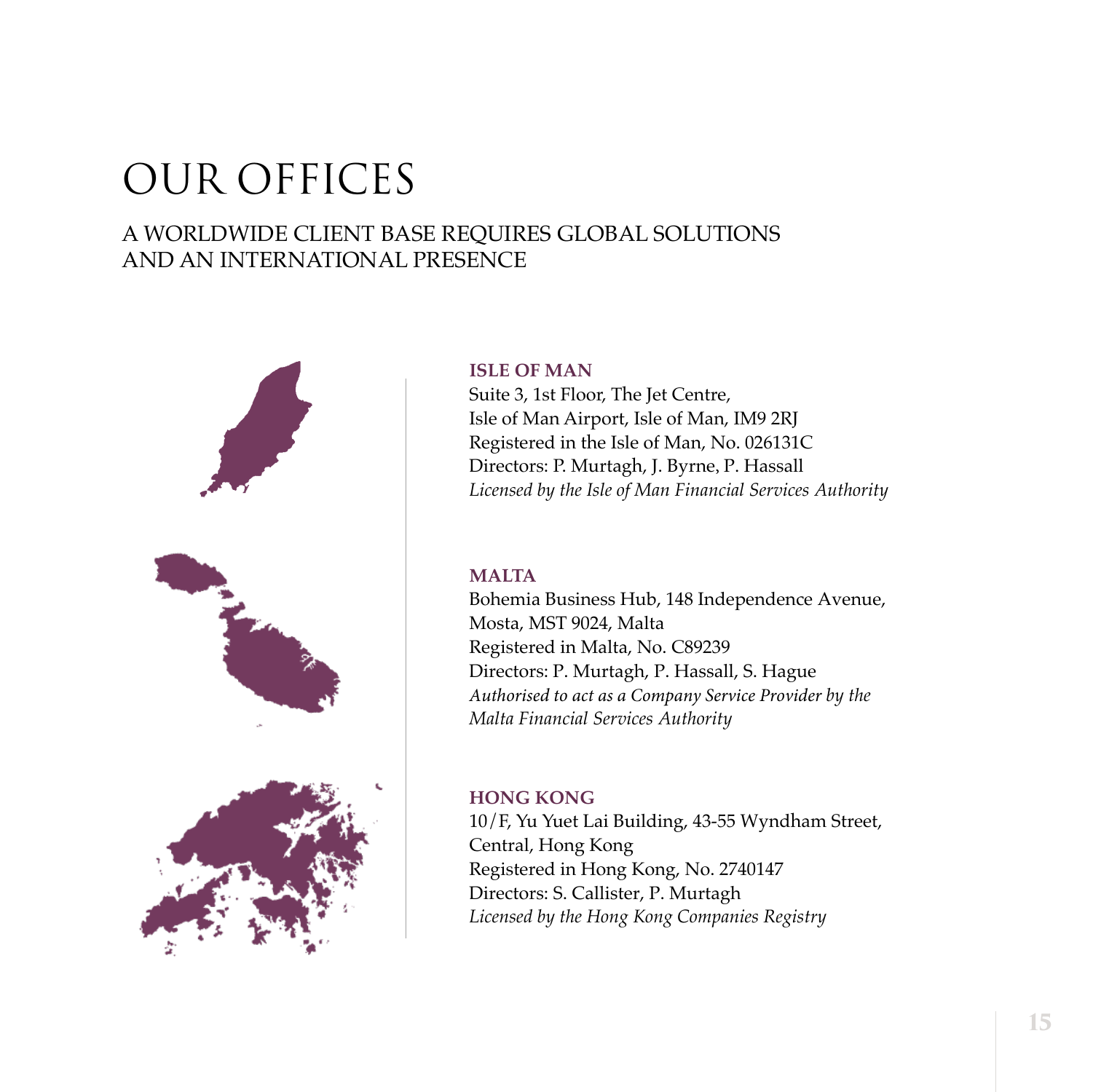# OUR TEAM

### WHAT WE DO IS UNIQUE AND SO ARE OUR PEOPLE

We believe that our people are our most valued asset. They are the reason we exist and play a major part in our success.

As a team of multi-disciplined, innovative and resourceful individuals, they display a genuine passion to the company's vision, culture and values and are committed to providing the highest level of customer care. This is why the services we provide get delivered professionally, reliably and with complete integrity.

Together with the relationships that we have formed both locally and internationally with intermediaries and professional advisors alike, we can stay at the forefront of any new developments and continually evolve our services to offer the most competitive, individually tailored solutions to our clients.